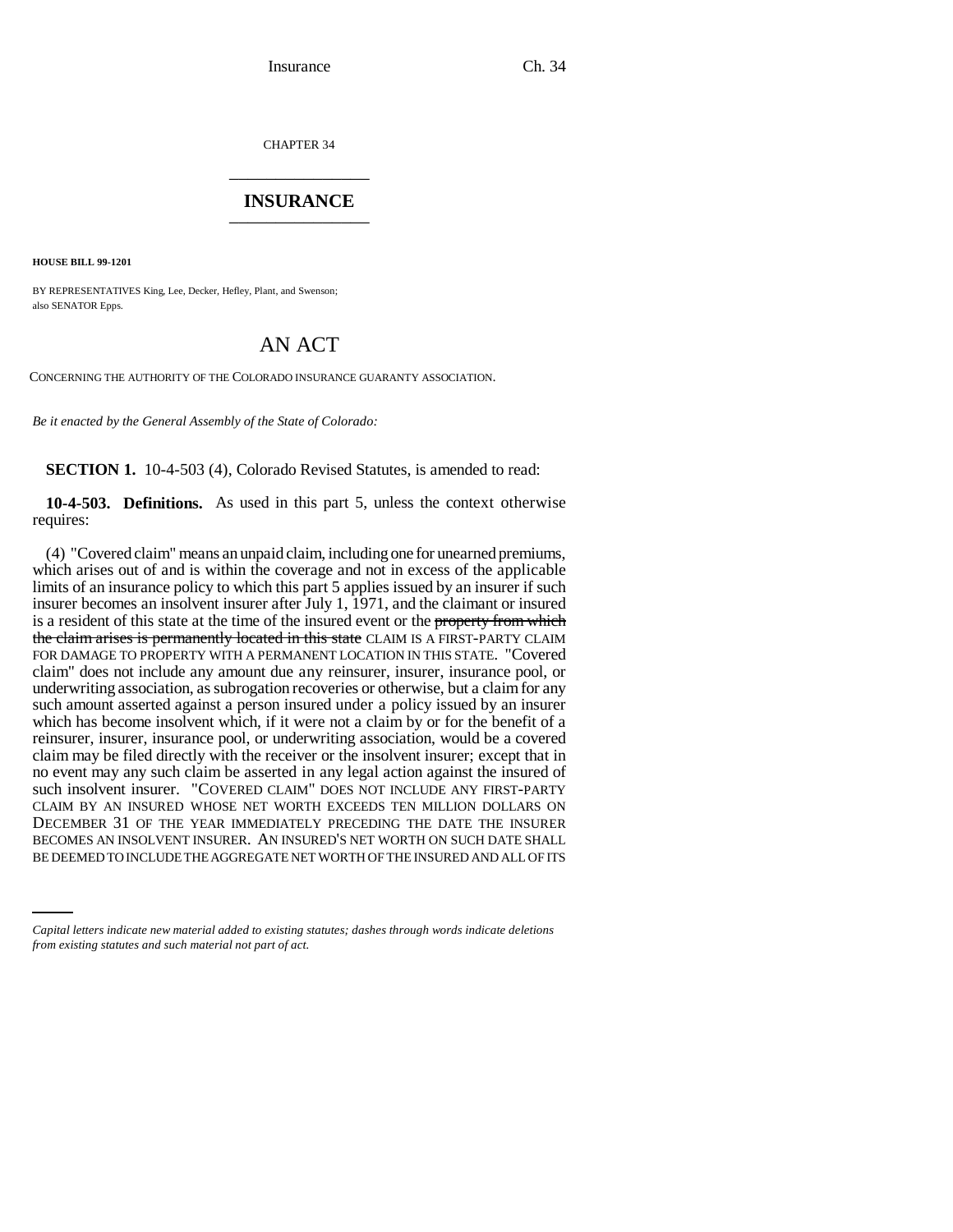#### Ch. 34 Insurance

SUBSIDIARIES AS CALCULATED ON A CONSOLIDATED BASIS.

**SECTION 2.** 10-4-504, Colorado Revised Statutes, is amended to read:

**10-4-504. Scope.** This part 5 shall apply to all kinds of direct insurance, except life, title, surety, sickness and accident, disability, credit, mortgage guaranty, financial guaranty, and ocean marine insurance. In addition, this part 5 shall not apply to any person who has a net worth in excess of fifty million dollars as of December 31 of the year next preceding the date the insurer becomes an insolvent insurer.

**SECTION 3.** Part 5 of article 4 of title 10, Colorado Revised Statutes, is amended BY THE ADDITION OF A NEW SECTION to read:

**10-4-508.5. Aggregate liability of association.** (1) (a) NOTWITHSTANDING ANY OTHER PROVISIONS OF THIS PART 5, EXCEPT IN THE CASE OF A CLAIM FOR BENEFITS UNDER WORKERS' COMPENSATION COVERAGE, ANY OBLIGATION OF THE ASSOCIATION TO ANY AND ALL PERSONS SHALL CEASE WHEN TEN MILLION DOLLARS SHALL HAVE BEEN PAID IN THE AGGREGATE BY THE ASSOCIATION AND ANY ONE OR MORE ASSOCIATIONS SIMILAR TO THE ASSOCIATION OF ANY OTHER STATE OR STATES OR ANY PROPERTY/CASUALTY INSURANCE SECURITY FUND THAT OBTAINS CONTRIBUTIONS FROM INSURERS ON A PRE-INSOLVENCY BASIS, TO OR ON BEHALF OF ANY INSURED AND ITS AFFILIATES ON COVERED CLAIMS OR ALLOWED CLAIMS ARISING UNDER THE POLICY OR POLICIES OF ANY ONE INSOLVENT INSURER.

(b) FOR PURPOSES OF THIS SECTION, THE TERM "AFFILIATE" SHALL MEAN A PERSON WHO DIRECTLY OR INDIRECTLY, THROUGH ONE OR MORE INTERMEDIARIES, CONTROLS, IS CONTROLLED BY, OR IS UNDER COMMON CONTROL WITH ANOTHER PERSON.

(2) IF THE ASSOCIATION DETERMINES THAT THERE MAY BE MORE THAN ONE CLAIMANT HAVING A COVERED CLAIM OR ALLOWED CLAIM AGAINST THE ASSOCIATION OR ANY ASSOCIATIONS SIMILAR TO THE ASSOCIATION OR ANY PROPERTY/CASUALTY INSURANCE SECURITY FUND IN OTHER STATES, UNDER THE POLICY OR POLICIES OF ANY ONE INSOLVENT INSURER, THE ASSOCIATION MAY ESTABLISH A PLAN TO ALLOCATE AMOUNTS PAYABLE BY THE ASSOCIATION IN SUCH MANNER AS THE ASSOCIATION IN ITS DISCRETION DEEMS EQUITABLE.

**SECTION 4.** 10-4-508 (2) (c), Colorado Revised Statutes, is amended to read:

**10-4-508. Powers and duties of the association.** (2) The association may:

(c) Sue or be sued, AND SUCH POWER TO SUE INCLUDES THE POWER AND RIGHT TO INTERVENE AS A PARTY BEFORE ANY COURT IN THIS STATE THAT HAS JURISDICTION OVER AN INSOLVENT INSURER, AS DEFINED IN SECTION 10-4-503 (5);

**SECTION 5.** 10-4-511, Colorado Revised Statutes, is amended BY THE ADDITION OF A NEW SUBSECTION to read:

**10-4-511. Effect of paid claims.** (4) (a) THE ASSOCIATION SHALL HAVE THE RIGHT TO RECOVER FROM THE FOLLOWING PERSONS THE AMOUNT OF ANY COVERED CLAIM PAID ON BEHALF OF SUCH PERSON PURSUANT TO THIS PART 5: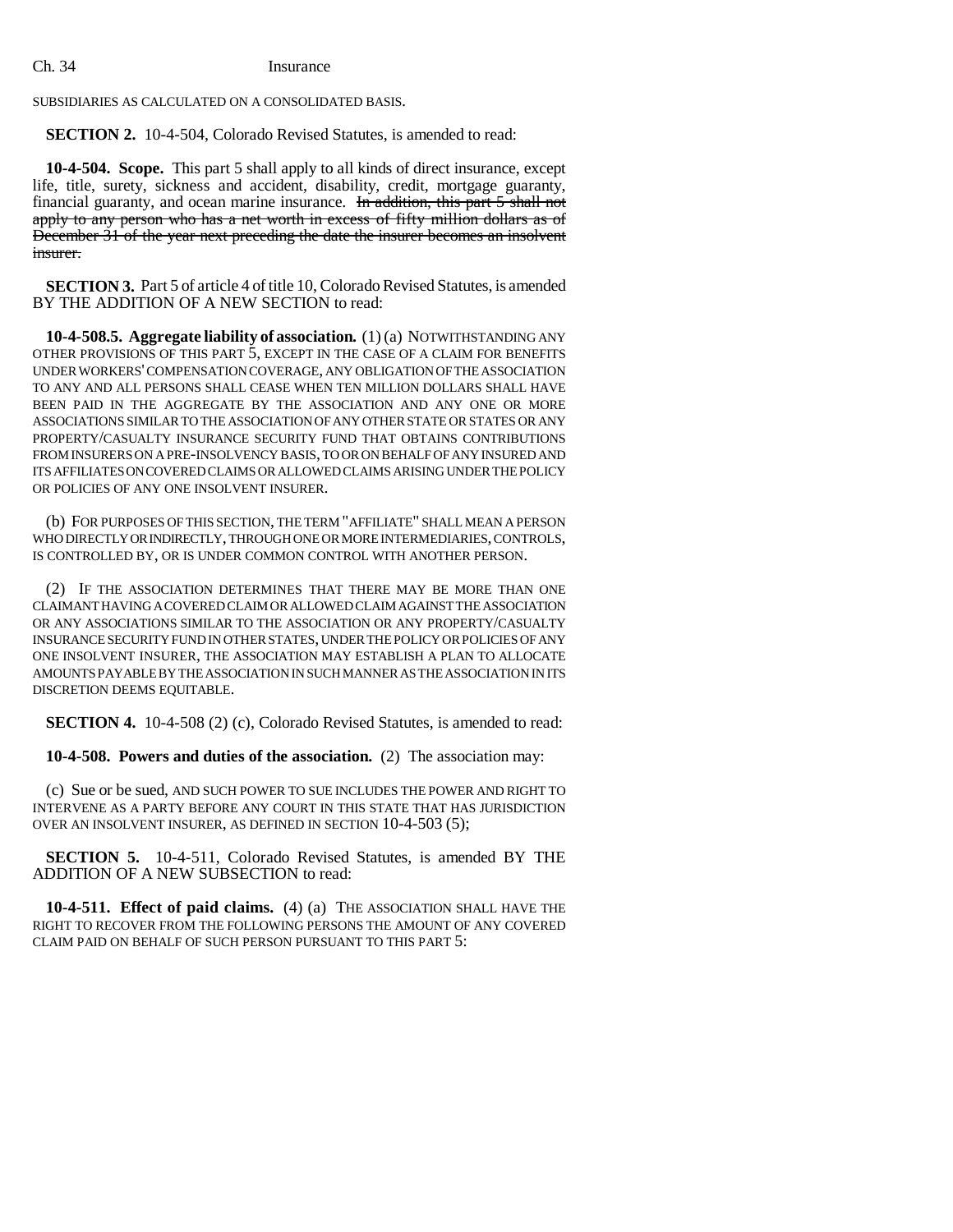#### Insurance Ch. 34

(I) ANY INSURED WHOSE NET WORTH ON DECEMBER 31 OF THE YEAR IMMEDIATELY PRECEDING THE DATE THE INSURER BECOMES AN INSOLVENT INSURER EXCEEDS TWENTY-FIVE MILLION DOLLARS AND WHOSE LIABILITY OBLIGATIONS TO OTHER PERSONS ARE SATISFIED IN WHOLE OR IN PART BY PAYMENTS MADE UNDER THIS PART 5. AN INSURED'S NET WORTH ON SUCH DATE SHALL BE DEEMED TO INCLUDE THE AGGREGATE NET WORTH OF THE INSURED AND ALL OF ITS SUBSIDIARIES AS CALCULATED ON A CONSOLIDATED BASIS; AND

(II) ANY PERSON WHO IS AN AFFILIATE OF THE INSOLVENT INSURER AND WHOSE LIABILITY OBLIGATIONS TO OTHER PERSONS ARE SATISFIED IN WHOLE OR IN PART BY PAYMENTS MADE UNDER THIS PART 5.

(b) THE ASSOCIATION AND ANY SIMILAR ORGANIZATION IN ANOTHER STATE SHALL BE RECOGNIZED AS CLAIMANTS IN THE LIQUIDATION OF AN INSOLVENT INSURER FOR ANY AMOUNTS PAID BY THEM ON COVERED CLAIMS OBLIGATIONS AS DETERMINED UNDER THIS PART 5 OR SIMILAR LAWS IN OTHER STATES AND SHALL RECEIVE DIVIDENDS AND ANY OTHER DISTRIBUTIONS AT THE PRIORITY SET FORTH IN PART 5 OF ARTICLE 3 OF THIS TITLE. THE RECEIVER, LIQUIDATOR, OR STATUTORY SUCCESSOR OF AN INSOLVENT INSURER SHALL BE BOUND BY DETERMINATIONS OF COVERED CLAIM ELIGIBILITY UNDER THIS PART 5 AND BY SETTLEMENTS OF CLAIMS MADE BY THE ASSOCIATION OR A SIMILAR ORGANIZATION IN ANOTHER STATE. THE COURT HAVING JURISDICTION SHALL GRANT SUCH CLAIMS PRIORITY EQUAL TO THAT WHICH THE CLAIMANT WOULD HAVE BEEN ENTITLED IN THE ABSENCE OF THIS PART 5 AGAINST THE ASSETS OF THE INSOLVENT INSURER. THE EXPENSES OF THE ASSOCIATION OR SIMILAR ORGANIZATION IN HANDLING CLAIMS SHALL BE ACCORDED THE SAME PRIORITY AS THE LIQUIDATOR'S EXPENSES.

**SECTION 6.** 10-4-512 (2), Colorado Revised Statutes, is amended to read:

**10-4-512. Nonduplication of recovery.** (2) Any person having a claim which may be recovered under more than one insurance guaranty association or its equivalent shall seek recovery first from the association of the place of residence of the claimant or first-party insurance policyholder INSURED; except that, if it is a first-party claim for damage to property with a permanent location, recovery shall be sought from the association of the location of the property, and, if it is a workers' compensation claim, recovery shall be sought from the association of the residence of the claimant. A claimant or first-party insured who has received a recovery from any other guaranty association or its equivalent in an amount equal to or greater than the recovery allowed under this part 5 shall not be eligible to receive any recovery from the Colorado insurance guaranty association. In addition, any recovery under this part 5 shall be reduced by the amount of the recovery from any other insurance guaranty association or its equivalent.

**SECTION 7. Effective date - applicability.** (1) This act shall take effect at 12:01 a.m. on the day following the expiration of the ninety-day period after final adjournment of the general assembly that is allowed for submitting a referendum petition pursuant to article V, section  $1(3)$  of the state constitution; except that, if a referendum petition is filed against this act or an item, section, or part of this act within such period, then the act, item, section, or part, if approved by the people, shall take effect on the date of the official declaration of the vote thereon by proclamation of the governor.